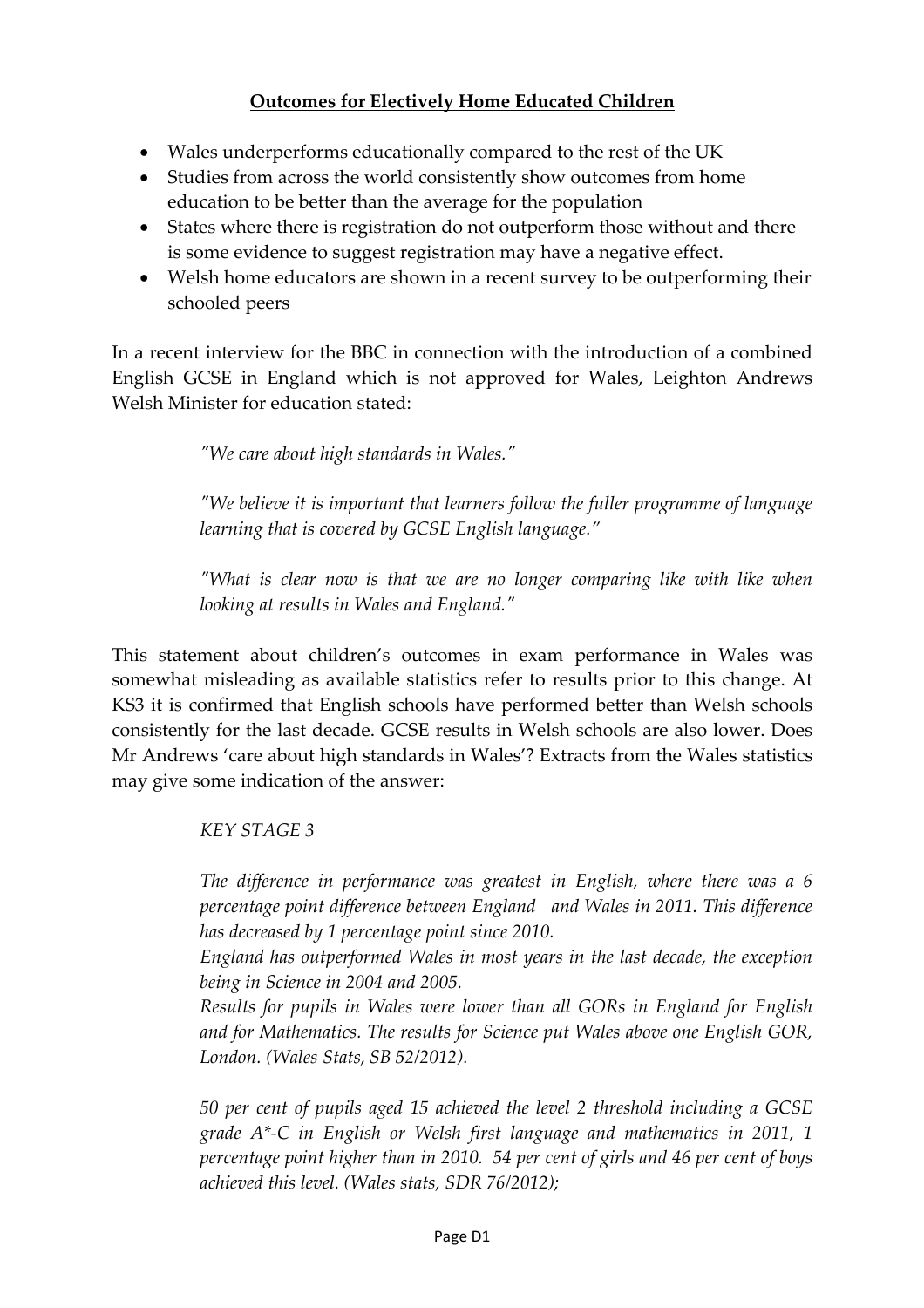## Comparing this to statistics for England

*The overall number of five GCSE (or IGCSE or equivalent) passes at A\* to C including English and mathematics for all pupils has increased this year by 5.4 percentage points to 58.9 per cent – in state‐funded schools there was a 3.1 percentage point rise to 58.2 per cent. (Dept for Education)*

The education minister is not addressing the differences in attainment by working to improve education departments and their provision. Indeed ESTYN found that only 1 of the 10 education departments assessed to be 'adequate' or unsatisfactory' had the capacity to improve their rating (which was an 'adequate' capacity with an overall 'unsatisfactory rating). Rather, WAG is proposing to completely overhaul the education system by introducing new exams and qualifications:

> *'Perhaps the most crucial question is whether Wales should continue to have much the same exam system as England. One option is to develop the Welsh Baccalaureate into an over‐arching compulsory exam, another is to reintroduce the concept of ʹmatriculationʹ, with pupils having to pass exams in a prescribed range of subjects to qualify. However, unlike the old matriculation system, which ended in 1951, there would be three different levels to cater for pupils with different abilities.'(Powell, N)'*

Consequently, rather than addressing the inability of education delivery to improve, WAG is proposing to change the standard qualification to one which avoids comparison with England.

Children in Wales are not less intelligent or able than children in England so clearly the fault must lie in the education that they are receiving, not the children themselves. However, some children in Wales are electively home educated (EHE) and international as well as UK based research demonstrates that EHE children have better academic and social outcomes than schooled children on average.

A meta analysis of peer reviewed studies of EHE children in America was undertaken in 2009 and found that:

- *• Almost 25% of home school students are enrolled one or more grades above their age‐level peers in public and private schools.*
- *• Home school student achievement test scores are exceptionally high. The median scores for every subtest at every grade (typically in the 70th to 80th percentile) are well above those of public and Private school students.*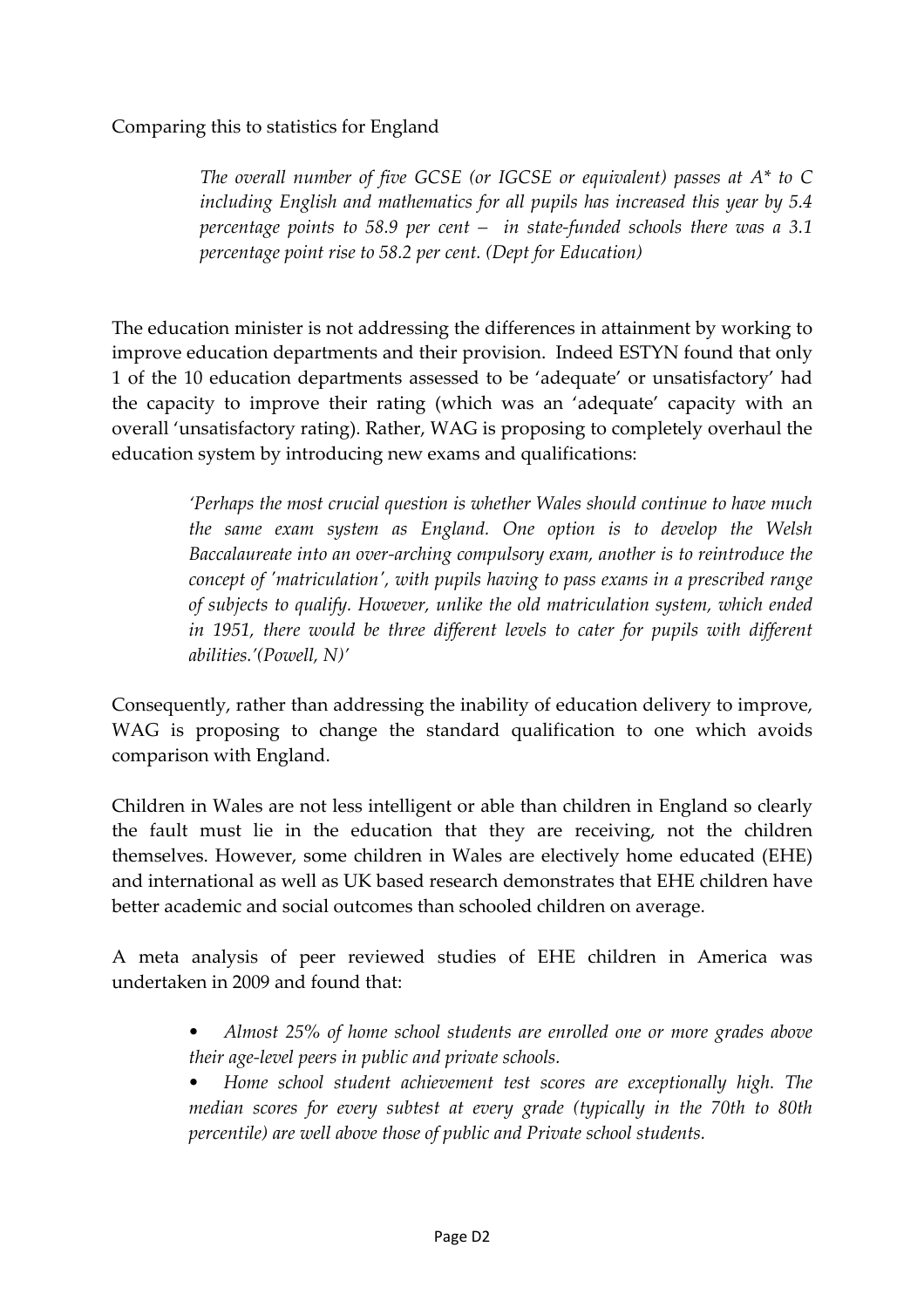*• On average, home school students in grades 1 to 4 perform one grade level above their age‐level public/private school peers on achievement tests*. (Rudner L, 1999)

*'The major conclusion was that home school students score, on average, well above national average of public‐school students.'* (Ray, B, 2000)

*'home school families had and continue to have higher scores for both cohesion and adaptability than is true for the general population of families with school age children in more conventional school settings.'* (Allie‐Carson, J, 1990)

*'The results from this study indicate that the home schooled children earned higher social skill standard scores than their conventionally educated peers.* 

*The findings of this research suggest that home schooling does not appear to have any negative effects on the development of proper social skills. To the contrary, the results to this study suggest that the children benefited from an exposure to an education at home as their social skills appear to have been enhanced when compared to their conventionally educated counterparts.*' ( Francis, David J., & Keith, Timothy Z. (2004)

In a 2003 study of over 7300 adults who were EHE (termed home schooled in the USA), 5000 of whom were educated at home for at least seven years, the following findings were made (Ray, B 2003):

> *'Over 74% of home‐educated adults ages 18–24 have taken college‐level courses, compared to 46% of the general United States population'*

Further, specific questions asked of those adults elicited the facts that 98.5% had read a book in the previous six months compared to 69% of the general public. Further, 58.9 of the EHE adults described themselves as 'very happy' compared to only 27.6% of the general US population. Thus, in the USA, EHE children become happier adults than do schooled children, they read more and they take more college classes. EHE children in the USA tend to perform above their school enrolled age 'peers' and they score better on average academically, they are socially more adept and more adaptable.

Although little research is available in the UK there is no reason to believe that the results for children here would be any different and research that has been undertaken supports that view. A 2002 study of 419 EHE families in the UK found:

> *'The results show that 64% of the home‐educated Reception aged children scored over 75% on their PIPS Baseline Assessments as opposed to 5.1% of children nationally. The National Literacy Project (Years 1,3,5) assessment results reveal that 80.4% of the home‐educated children scored within the top 16% band (of a*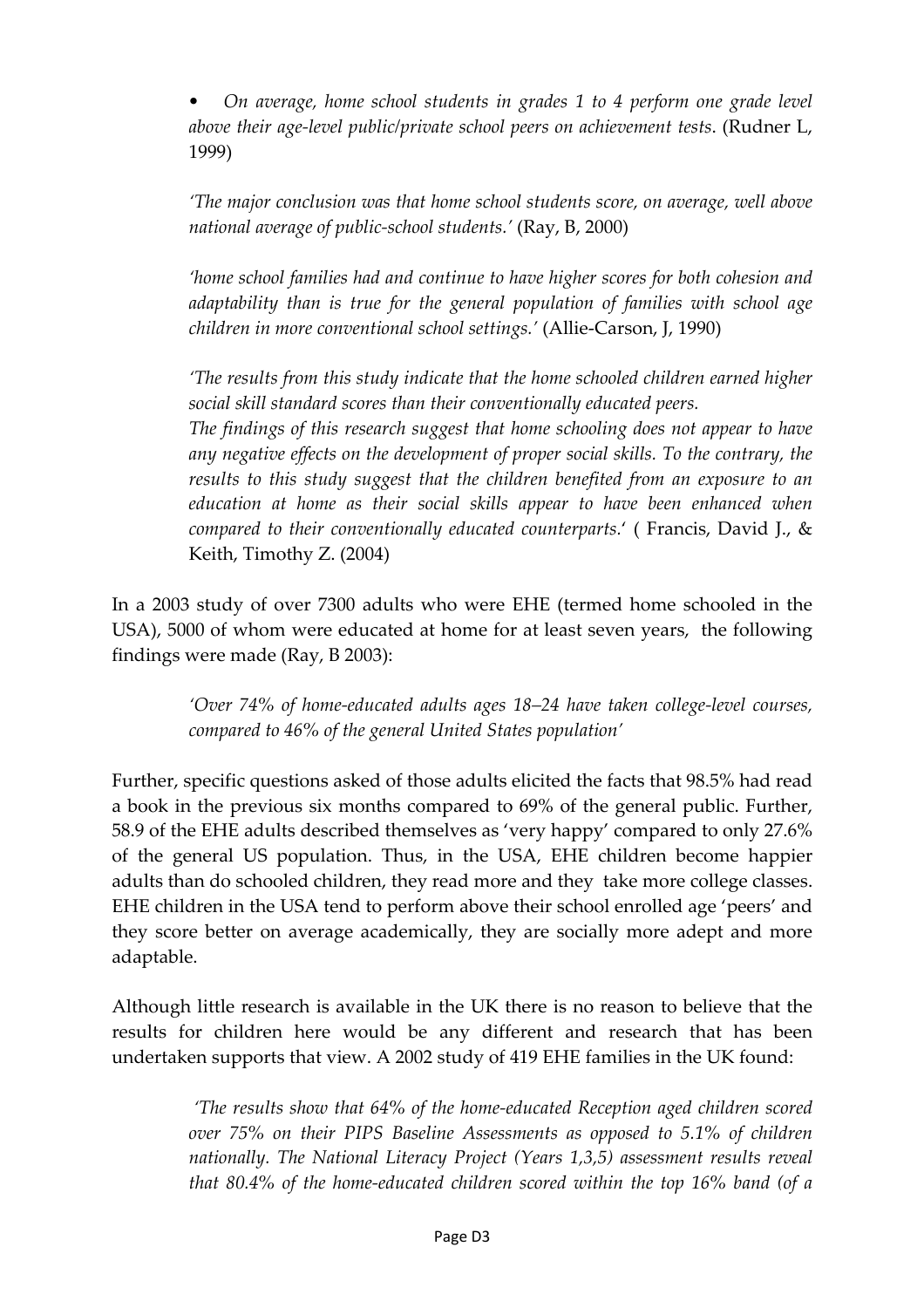*normal distribution bell curve), whilst 77.4% of the PIPS Year 2 home‐educated cohort scored similarly. Results from the psychosocial instruments confirm the home‐educated children were socially adept and without behavioural problems.'* (Rothermel,P. 2002)

The study found that parental socio-economic class and education had little influence on the attainments of the children which were attributed as follows:

> *'Common to all families involved was their flexible approach to education and the high level of parental attention received by the children. Children benefited from the freedom to develop their skills at their own speed. Thus, parental input and commitment, regardless of their socio‐economic group and level of education, may be the most important factor in childrenʹs development and progress.'*

In 1999 a follow up study of EHE adults, who had previously been studied as children, found that none was unemployed and of the twenty interviewed three had degrees from Oxford university (Webb, 1999).

A Wiltshire based home education support group has kept records of children in the group since 2002. They found that the 52 older children involved had achieved 199 formal qualifications in 50 subjects with 69% of those qualifications being GCSE or IGCSE, 13% were A levels and others in Tertiary or performance. 50% of those qualifications were taken under the age of 16 years. 33% of those students achieving performing arts qualifications were awarded distinctions and 96% of other grades were at A<sup>\*</sup> -C. (N.Wilts).

Anecdotal evidence from EHE families confirms that these results hold true for children in Wales. Indeed, I am personally aware of under 16s in Wales currently undertaking degree courses and many others taking GCSE's below the normal age for schooled children. One young man of 14 is a successful young entrepreneur running his own small internet business from his home as a hobby whilst studying. In short, EHE children on average achieve more than schooled children do.

As part of the evidence gathering for the consultation on the WAG proposals a 'snap' survey was taken of EHE children and adults who were EHE to ascertain their outcomes and potential. All children and adults who were involved in the survey were reported as having high levels of personal satisfaction. Interestingly, many parents mention that they had not felt that way prior to EHE.

EHE families also reported that the children had either reached their potential or were clearly reaching their potential. Comments made were very telling:

> *'Far exceeded the potential the school said he had before he was home educated' (parent of SEN child)*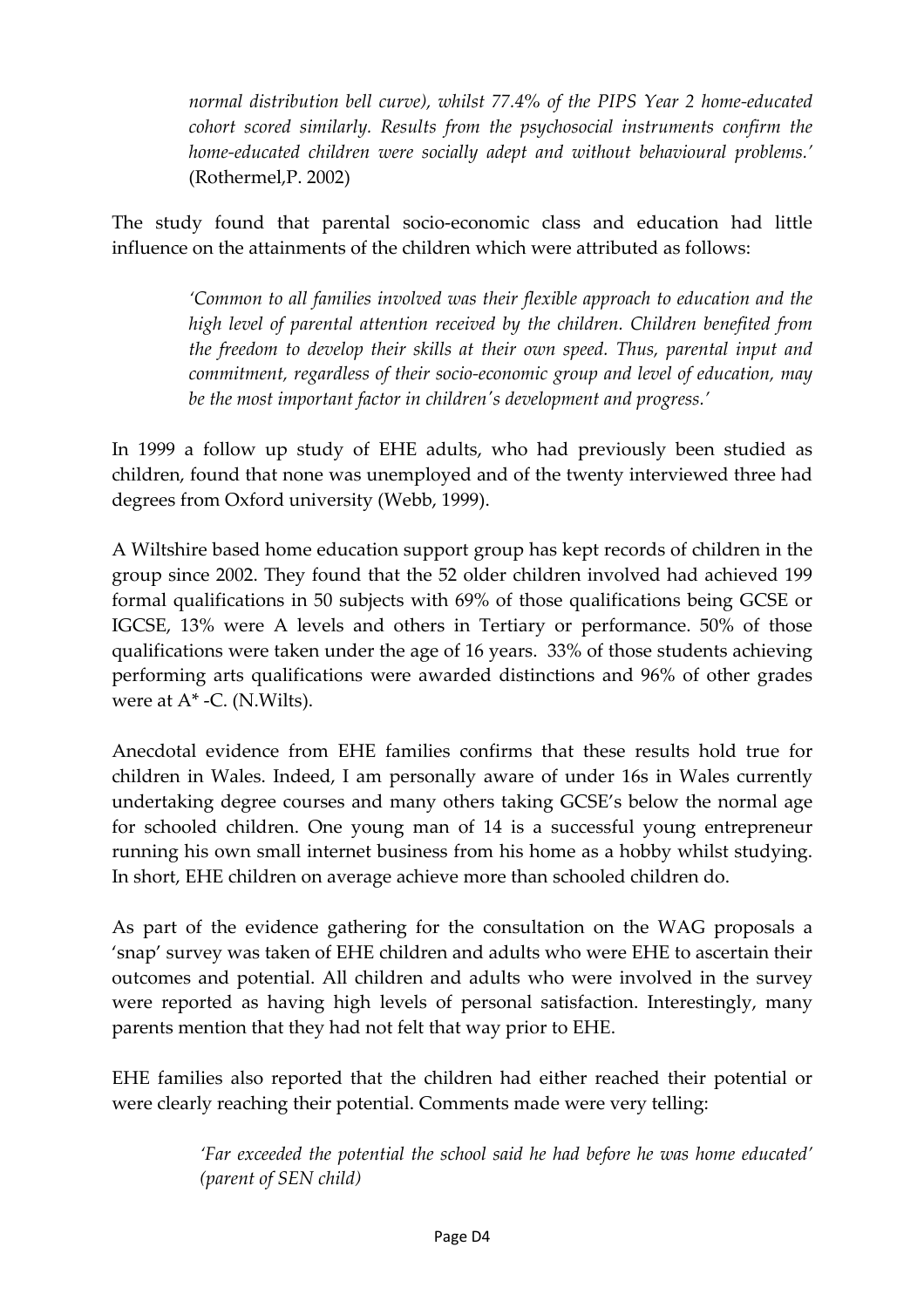*'Home Ed literally saved his life' (mother of SEN child)*

*'As they did not read until 10 years and 12 years old it is unlikely they would have achieved their potential had they gone to school' (Mother of university graduate adult children)*

*'100% happy since being home schooled and also 100% safer now he is not suicidal due to being bullied' (parent of 13 year old)* 

Many parents do not judge their children's outcomes through academic achievement alone.. However, the families reported academic achievements in the understanding that WAG would find this information more useful than anecdotal evidence alone.

| Age of child        | $10 - 11$      | 12-13          | 14-15          | $16-18$        | $19+$    | Figures in brackets represent total                          |
|---------------------|----------------|----------------|----------------|----------------|----------|--------------------------------------------------------------|
| child<br>the<br>Is. | $Y=0$          | $Y=1$          | $Y=0$          | $Y=1$          | $Y=8$    | number of exams passed.                                      |
| <b>SEN</b>          | $N=3$          | $N=9$          | $N=4$          | $N=2$          | $N=18$   | child<br>$(1)$ One<br>had<br>gained                          |
| Number with         | $\overline{2}$ | 3              | 2              | 3              | 14       | undergraduate certificates<br>in                             |
| GCSE<br>passes      | (7)            | (11)           | (10)           | (13)           | (67)     | Maths and science together with                              |
| or equivalent       |                |                |                |                |          | passes in University first and<br>second year courses.       |
| Number with         | $\theta$       | $\theta$       | $\mathbf{1}$   | $\mathbf{0}$   | 10       |                                                              |
| A level passes      |                |                | (3)            |                | (49)     | (2) One child had passed an OU                               |
| Number with         | $\theta$       | $1_{(1)}$      | $\theta$       | $1_{(2)}$      | $\theta$ | course                                                       |
| undergraduate       |                |                |                |                |          |                                                              |
| passes              |                |                |                |                |          | Children under 10 have not been                              |
| Has the Child       | $\Omega$       | $\overline{0}$ | $\theta$       | $\theta$       | 18       | included in the achievements                                 |
| taken<br>and        |                |                |                |                |          | chart as questions were asked of                             |
| passed<br>a         |                |                |                |                |          | GCSE, A level and degree level<br>results which would not be |
| degree              |                |                |                |                |          | appropriate to ask at below that                             |
| <b>Masters</b>      | $\theta$       | $\theta$       | $\overline{0}$ | $\overline{0}$ | 5        | age. However, the majority of the                            |
| PHD                 | $\mathbf{0}$   | $\theta$       | $\theta$       | $\theta$       | 5        | parents of under tens<br>did                                 |
|                     |                |                |                |                |          | envisage their children taking                               |
|                     |                |                |                |                |          | some exams in the future.                                    |
|                     |                |                |                |                |          |                                                              |

Exam results for EHE children and adults in survey

SUMMARY:

Ages 10-11: 3 children of whom 2 had an average of 3.5 GCSEs each

| Ages 12-13: 10 children of whom 3 had an average of 3.67 GCSEs each |
|---------------------------------------------------------------------|
| And one child had undergraduate qualifications                      |

- Ages 14-15: 4 children of whom 2 had an average of 5 GCSEs each I child had 3 A levels
- Ages 16-18: 3 children who had an average of 4.33 GCSEs each 1 child had an undergraduate course pass.
- Age 19+: 26 children of whom 14 had an average of 4.79 GCSEs each. 10 had an average of 4.9 A level passes each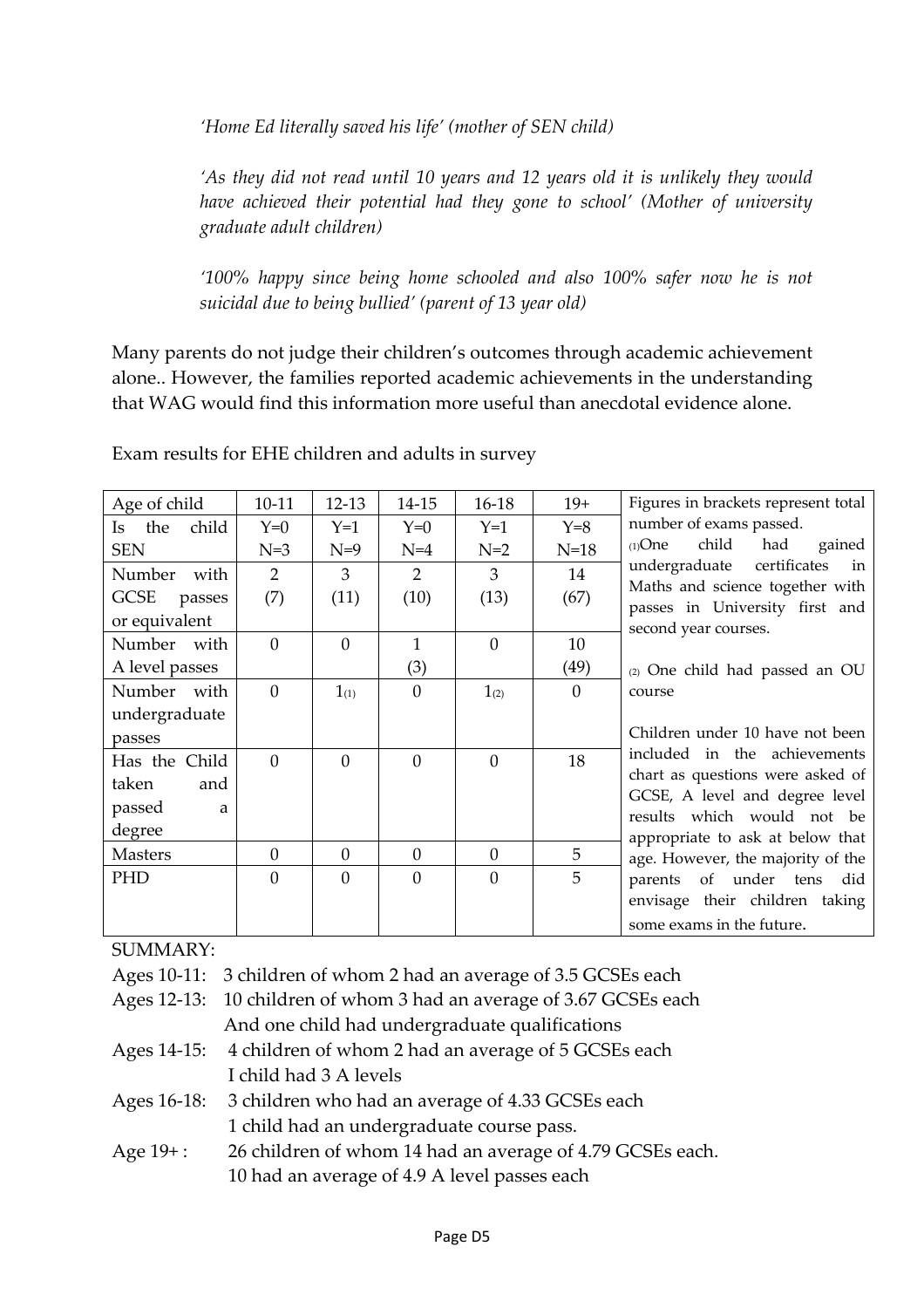## 18 had degrees with 5 having master's degrees and 5 having PhDs.

Only one of the over 19s in the survey had no academic qualifications.

Qualifications included degrees in biology, humanities, fine art, chemistry, architectural design, and law. Post graduate qualifications included law, chemistry, creative writing and dermatology. However, degrees , A levels and GCSEs were not the only qualifications these EHE young people had achieved. Some had attained advanced BTEC or HNC in subjects as diverse as engineering, first aid, joinery, signwriting, art, and guitar. One young person went on to study music at LAMDA.

The results are telling as all of the adults who were EHE that could be contacted took part so despite being a short survey conducted quickly to fit within the consultation time limit, it was not self selecting in a way that would bias the results.

Notwithstanding the above WAG has put forward proposals that LAs in Wales should monitor all EHE families to ensure that the education they are providing is 'suitable'. The proposals announced are clearly intended to be introduced as they include the following statement:

> *16. It is anticipated that the following issues will be consulted upon in the separate consultation on suitability of education. (WAG, 2012).*

The most recent inspections of education departments in Welsh LAs by ESTYN found that of the 22 LAs 10 had education departments that were found to be only 'adequate' or were 'unsatisfactory' overall. None was found to be 'excellent'. In sub categories of grading for children's outcomes 24 of the 44 grades were either 'adequate' or 'unsatisfactory' only one of those 44 sub categories was graded 'excellent' in one LA.

Thus, where LAs have a duty to provide a standard of service that is suitable to families electing to use schools for their children's education, their education departments fail to provide good outcomes for children in Wales on average and schools in Wales fail to provide good outcomes for 50% of children at GCSE level. It is the duty of the parents to provide a suitable education to their children and EHE parents choose to do so themselves, without using LA services. Yet these failing LA departments are proposed as suitable to judge the educational provision of EHE families who are demonstrably achieving better outcomes for their children on average than schooled children.

The proposals seek to ensure that EHE children receive a suitable education by compulsory registration and monitoring of EHE families and children. However, they have paid no regard to experience in other countries where registration and monitoring have been in use.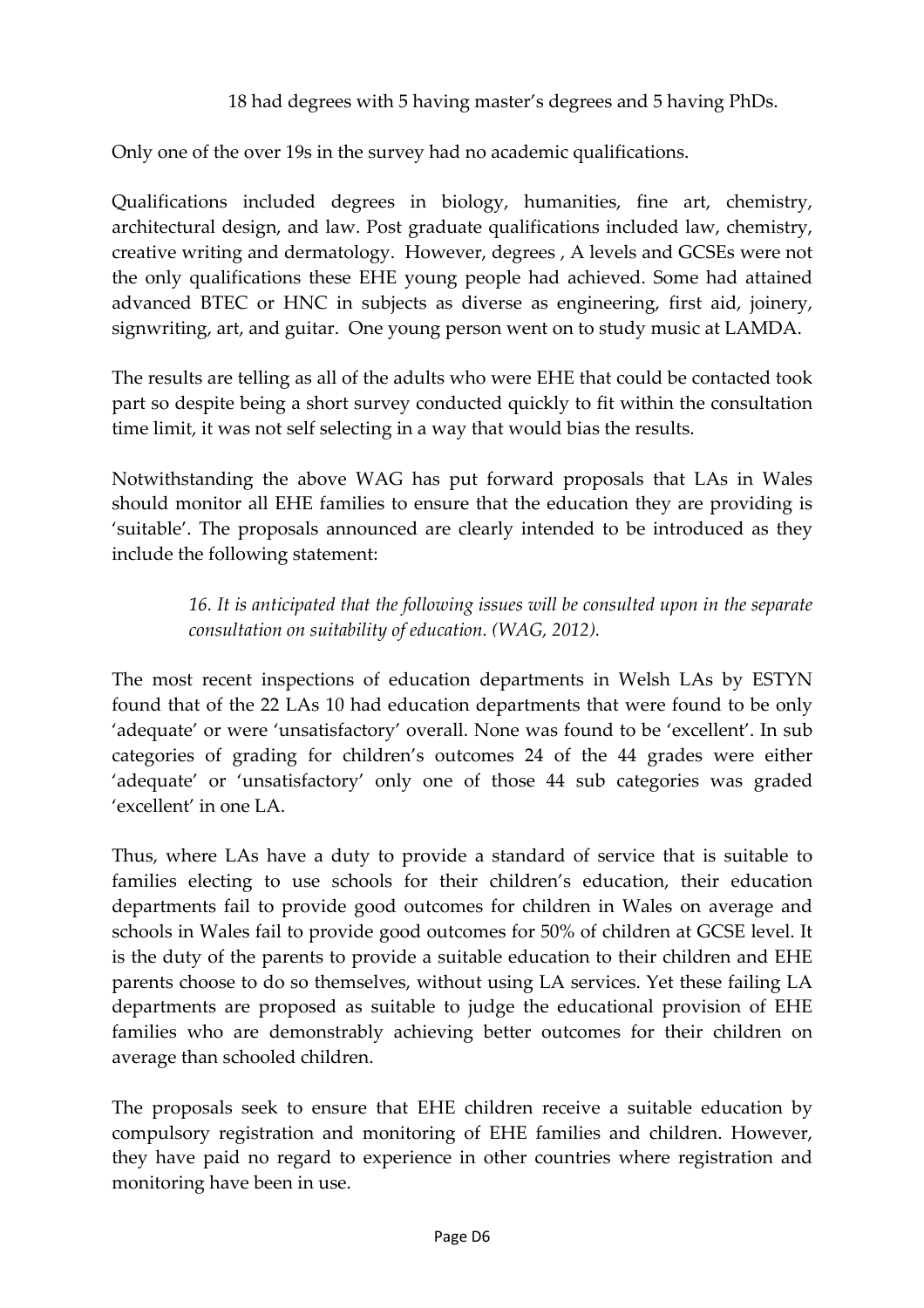*'The purpose of this study was to determine whether there is a relationship between the college‐admissions (or college‐aptitude) SAT scores of students who were home schooled and the degree of state regulation of home schooling "The SAT publisher provided to the authors data related to all 6,170 of these students; 2,887 (46.8%) were male and 3,283 (53.2%) were female." "The group data, not individual student's scores, were available and received for each of the 50 states and the District of Columbia." "The SAT scores of home school students from low‐, moderate‐, and high‐regulation states were first compared for states* whose degree of regulation had not changed for the 10 years preceding and *including the year of SAT testing. In all cases, the states with the highest degree of state regulation had the lowest average SAT scores.".* (Ray, BD, Eagleson & Bruce, K 2008).

America has a considerably higher number of EHE children than Wales, making such research more viable. However, internationally where monitoring has been introduced, no difference has been found between the proportion of EHE families where educational concerns were expressed prior to monitoring and in the years following such monitoring. Monitoring did not change that proportion.

The experience of New Zealand is informative. EHE children were assessed against a standard that required them to demonstrate that they were educated 'at least as regularly and well as in a registered school', in other words that the education was average or above so. In 2008, 644 monitoring assessments were carried out for 6169 'home schooled' students in which only 35 arrangements were found to be below average. Thus 95% of EHE children were being educated at a standard equal to or better than those educated at school. New Zealand made the decision to discontinue monitoring.

In the words of Baroness Morgan during the UK Badman review 'Parents are able, quite rightly, to choose whether they want to educate children at home and a very small number do. I'm sure, the vast majority do a good job'.

Where evidence is available EHE children are outperforming schooled children, with registration making no difference to those performances, other than some regulated children being found to perform less well than those without regulation. There is clearly no justification in terms of outcomes for children to introduce regulation.

## References

www.bbc.co.uk/news/uk‐wales‐19360253 23rd August accessed 9th September 2012

SB 52/2012 Statistical bulletin. Assessment Performance in Wales: Comparison with England and its Regions, 2011. Statistics for Wales.